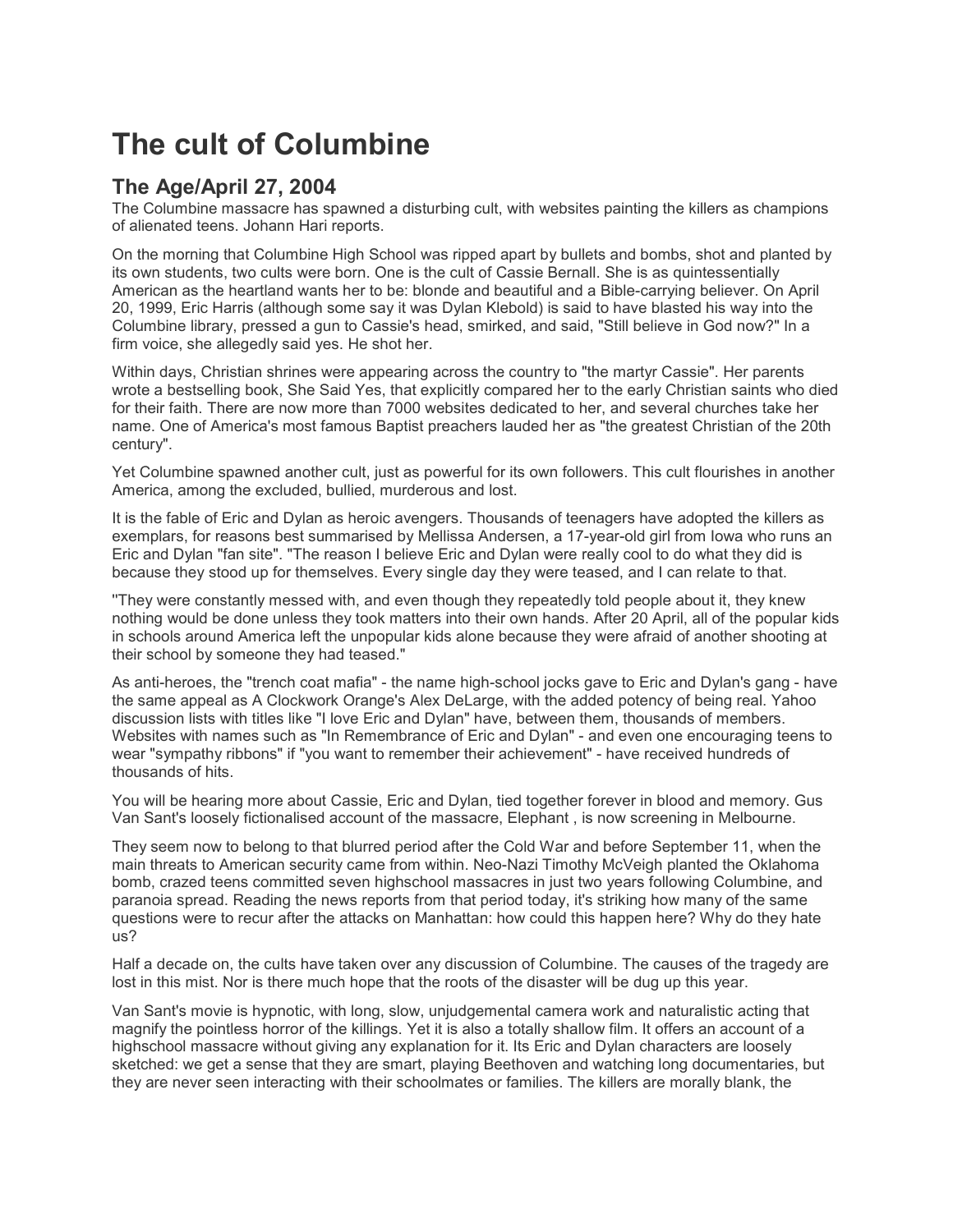victims are morally blank; you leave the cinema just as puzzled about everyone's motives as when you walked in.

Yet there was a brief window, in the days following the murders, when the answers were there to be glimpsed - and those answers help us to understand Eric and Dylan's morbid afterlife. The image of Columbine High as a perfect school, populated by saints and attacked by demons, unravelled as unfiltered accounts of Eric and Dylan's life at Columbine emerged in the immediate media swarm that descended on the school.

Brooks Brown, a friend of theirs, explained: "The truth is that our school was not the happy place everyone's playing it off to be. A lot of people walk through that school with just a feeling of fear ... You feel nothing else. You worry if someone's going to come up and beat the hell out of you all the time." Another of their friends explained: "They were hated, so they hated back. They hated back.

" Eric and Dylan were widely suspected to be gay, something that Van Sant makes explicit in his film. Evan Todd, a popular football player and school hero, said: "Columbine is a clean, good place except for those rejects. Most kids didn't want them there. They were into witchcraft. They were into voodoo dolls. Sure, we teased them. But what do you expect if you come to school with weird hairdos? It's not just jocks; the whole school was disgusted with them. They're a bunch of homos, grabbing each other's private parts. If you want to get rid of someone, usually you tease 'em. So the whole school would call them homos, and when they did something sick, we'd tell them, 'You're sick and that's wrong'."

Voices like this soon disappeared from the media coverage, in part out of respect for the victims' families. There seems to have been an anxiety that some people would conclude that the victims (picked, it seems, at random) somehow deserved to be murdered. No amount of physical or verbal abuse, it scarcely needs pointing out, can justify a program of mass murder. Yet, given a choice between the conformist fundamentalism of Cassie and the bullied rage of Eric and Dylan, it is horribly easy to understand why too many people have been swayed to sympathy.

Several recent novels, such as Douglas Coupland's Hey Nostradamus!, have depicted high school massacres with a degree of understanding. In the Booker Prize-winning novel Vernon God Little , DBC Pierre creates a character not dissimilar to Eric, called Jesus, who is represented as a hideously abused, semi-Messianic figure who may find redemption in his murders.

Eric and Dylan need to be understood, these writers imply, not as evil beasts but as part of a wider culture of endemic low-level violence, persecution and aggressively policed conformity. "The US high school system is unusually vicious," explains Alice James, a 23-year-old IT consultant who was educated in the US, Britain and France.

"Of course, all teenagers are cliquey and can be cruel. But there are two differences in the US system, I guess. The first is that it is unusually hierarchical. In British schools, you get different groups who all sneer at each other, but there's no obvious ranking system. The kids into hip-hop might hate the kids who are into pop, but neither of them is universally regarded to be better or higher up the social tree. In American schools, it's like the bloody Indian caste system. Jocks simply rule the school, and everyone knows it. They are indisputably at the top, and 'freaks', which means anybody a little bit different and I guess that included Eric and Dylan, are indisputably at the bottom.

"The second big difference," she continues, "is that the hierarchy the teenagers create for themselves is reinforced by parents and the school authorities, by giving out awards to the prom queen and the football squad. While most British or French parents see their teenagers' social affairs as trivial or even slightly comic, American parents take it incredibly seriously. It's given a kind of official imprimatur, because they build their kids up to be cheerleaders or jocks and they're openly disappointed if they don't make it. For 'freaks', it's not just like they've failed in the eyes of their schoolmates - it's like they've failed for life."

The savage nature of US high schools - and the reason for Eric and Dylan's bloody rebellion - has been best explained to British audiences by a sub-genre of US movies that could be dubbed "teen ironic". This began in 1988 with Heathers , where Winona Ryder and Christian Slater play outcasts who befriend the stigmatised fat girl, he murders the vacuous blondes, and brings the movie to an end by blowing up the school.